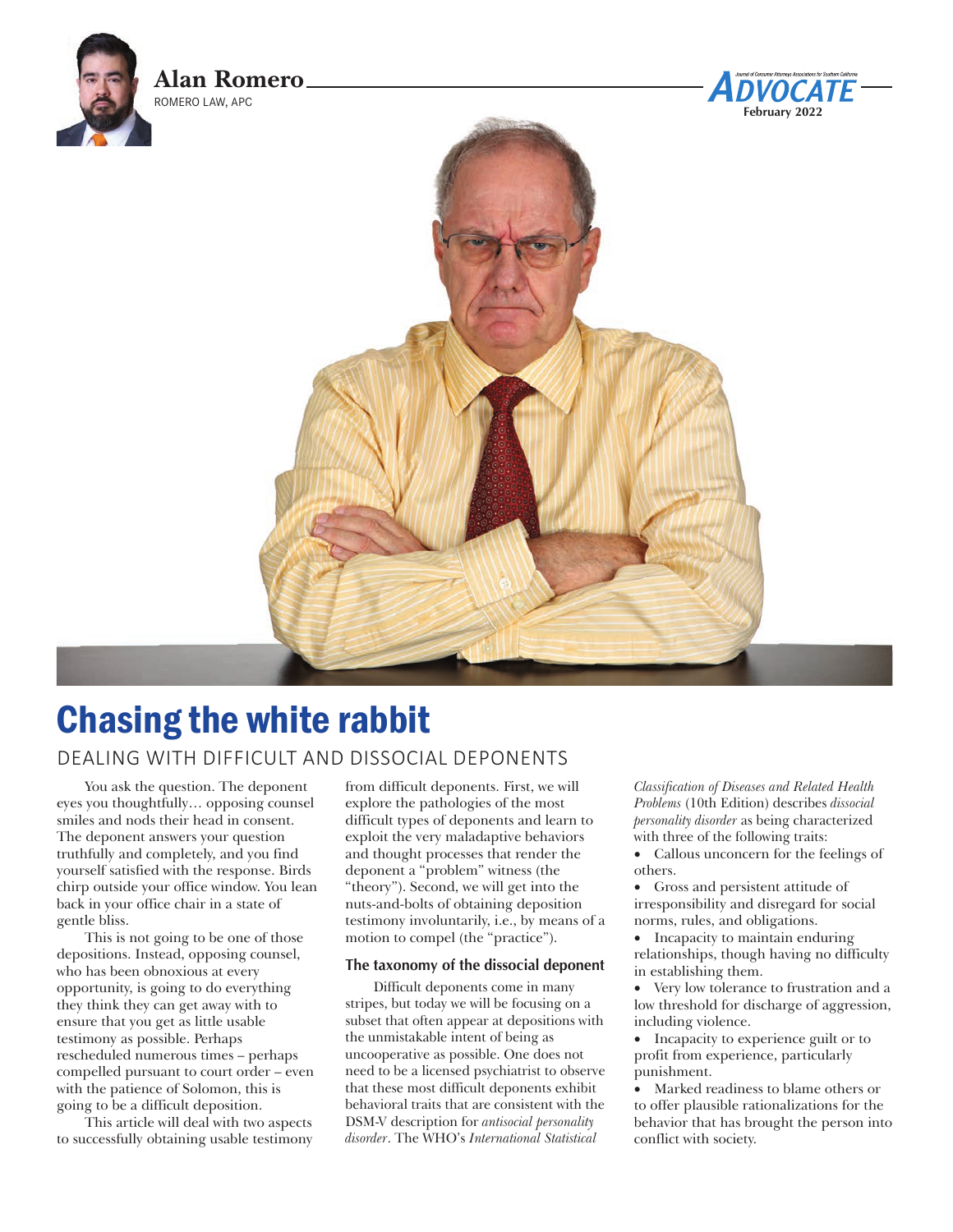Sound like someone you may have deposed? Well, they're likely an adverse party because their antisocial personality has caused harm to a person who has had to sue them, thus having "brought the person into conflict with society." It is this sixth behavioral trait that we will be briefly exploring: blaming others and offering plausible rationalizations, as it offers a pathway to obtain information from an antisocial deponent which would otherwise be unavailable from more traditional forms of deposition interaction.

#### **Chasing the white rabbit**

Now, caution, there are two ways to proceed with such a deposition. The first, and perhaps the most prudent, is to proceed according to outline, marking each question not fully answered, and if there is an instruction not to answer, ensuring that the deponent is taking their attorney's advice and refusing to answer the question. This is the safest way, but likely will yield little to zero useful or novel testimony.

The second way requires a detour down the rabbit hole, requiring a wholesale suspension of disbelief for the sole purpose of adopting the dissocial deponent's version of the truth in order to obtain testimony that would otherwise never be voluntarily offered up in a traditional and adverse deposition interaction. It is this pathological worldview that serves as a *white rabbit*, and it is because of the very pathology of the dissocial deponent that they will want to *tell you all about it*.

The most common outcome in a deposition interaction between a plaintiff 's lawyer and a dissocial deponent resembles the following: The deponent feigns ignorance of any fact or transaction that is harmful to their narrative, but possesses immaculate recollection of any facts or transactions that bolster their narrative of the case. It is this feigned ignorance that results in a near total lack of novel testimony under these conditions, and under this most common behavioral framework, the

deponent will speak freely about their version of events and provide the most possibly guarded responses to areas of inquiry that threaten their narrative, or by extension, their *ego*.

It is this compulsion to preserve the *ego* that can be weaponized against the dissocial deponent to increase the amount of factual data points at play, as the more provably factual data, the more difficult it remains to maintain a deceit. Getting the deponent to provide you with as much information as possible is the objective, and then it is the advocate's job to utilize each of these factual opportunities to deconstruct the defendant's fraudulent version of events.

#### **And how are you the victim?**

In the avoidance of doubt, all you must do is ask the deponent to tell you about how they have been victimized, and they will be overcome with the compulsion to *tell you all about it*. Going back to the WHO's sixth *dissocial personality disorder trait*, the dissocial deponent is characterized by the "[m]arked readiness to blame others or to offer plausible rationalizations..." While taking a more traditional approach will lead to monosyllabic responses to dangerous lines of inquiry, asking the dissocial deponent to regale you with all the ways they feel that they have been wronged will result in an overflowing cornucopia of actionable information. The underlying illness is characterized by a total lack of remorse and inability to take responsibility for harmful actions against others, and any attempt to hold the dissocial individual responsible for their bad acts will be viewed not only as an ego threat, but an unfair "witch hunt" that they will want to tell you *all about*.

This entire approach presupposes that the dissocial deponent will never give you directly self-impeaching testimony, but rather the goal is to facilitate the deponent's spinning of a tangled factual web that will inevitably not withstand reasonably objective scrutiny from a thirdparty finder of fact. In layman's terms: the longer they talk, the more outlandish

the lies… the easier to catch them redhanded. And of course, a total lack of self-awareness will cause them to dig in deeper and create an additional layer of lies to serve as "plausible rationalizations." At this stage, the whoppers can grow to an immense scale where – the hope is – the entire fabrication will implode under its own weight.

**February 2022**

This sounds almost too simple to work. This is true. None of what you have read thus far should work on most rational human beings, especially those with any sense of self-awareness, or should we say, *shame*. It is the author's position that the pathology of the dissocial personality renders the subject deponent unable to pass up any opportunity to discuss how it is *they* who have been victimized, or to engage in what amounts to a maladaptive (and usually destructive to others) reinforcement of the *ego*. Simply, they can't help themselves.

#### **Get them talking**

While the dissocial deponent will invariably enter the deposition with an air of intellectual and moral superiority, it is the susceptibility to loss of narrative control with respect to the moral justification that will invariably lead to an abdication of the tight-lipped approach that is concomitant with the position of ostensible intellectual superiority. The solitary goal is to get the deponent talking, and there is one topic of conversation that dissocials prefer to all others: themselves.

By making the deposition about the dissocial deponent, there is a false sense by the deponent that the dynamics of the social hierarchy inherent to the deposition have shifted, and the dissocial is now in the position of both unreliable narrator and – more importantly to them – the center of attention.

"How did being falsely accused of this bad act make you feel?" "Was the plaintiff a bad employee? Why don't you tell me about that?" "What else do you feel that the plaintiff lied about?" These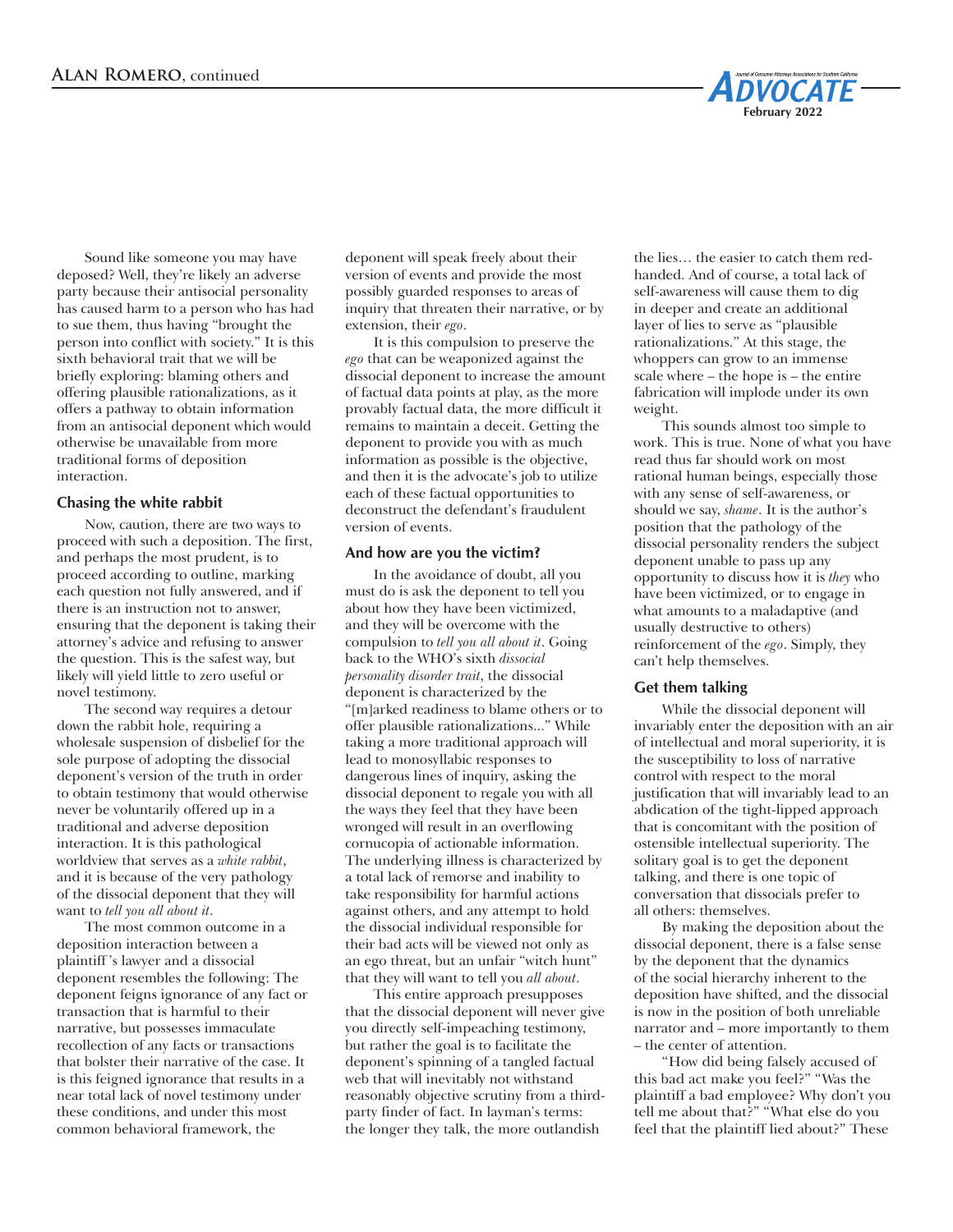

are all excellent threshold *white rabbit* questions. These are *not* questions that will result in a monosyllabic response from a dissocial deponent. These are questions that call for, and will result in, a cavalcade of lies and pathological rationalizations. The bolder the lies, the better. Try not to interrupt what will be an extended train of thought from your dissocial deponent. Continue until you feel that there is no more useful information that can be elicited by these means. Certainly, do not do anything but play the role of the sympathetic listener and engage in gentle social cues such as head nodding and reasonable verbal affirmations (e.g., "UH-HMM," "OK," etc.).

Now that you've gotten all the useful testimony possible given the circumstances, it is time to weaponize the information provided. Hopefully, the novel testimony has provided enough new data points to begin an effective cross-examination as to every aspect of the deposition testimony that is factually suspect or otherwise subject to challenge.

The kind and receptive approach utilized to glean the information should give way to a more stern and intentional methodology intended to prove that the deponent has committed perjury. Parts of the testimony that don't make sense or are internally inconsistent should be addressed methodically and individually. The point of this entire exercise was to adduce as much actionable information as possible from a deponent who would otherwise be loath to engage with a meaningful oral examination. The culmination of this exercise is to effectively call out the dissocial deponent on every single lie that they have told you on the record, to dramatic effect.

If executed deftly, this approach has the potential to increase the volume of novel and actionable testimony that can be later used to impeach the deponent versus a traditionally antagonistic deposition of a party opponent or party opponent-affiliated witness.

#### **Compelling the deposition responses**

The practical outcome of taking a difficult deposition from an adverse witness who is likely to meaningfully perjure themselves is that certain responses will not be forthcoming and opposing counsel may instruct the witness to not respond on an improper basis, e.g., a basis other than statutory privilege or gross irrelevancy.

In one recent difficult deposition that the author officiated over, a deponent received 37 instructions not to answer – almost consecutively – by their attorney, including to such inquiries as whether the deponent recognized a photo of his truck.

Unfortunately, this case was the exception, and not the rule, as the judge presiding over the case demonstrated "callous unconcern" for the rights of the plaintiff in the action and refused to order the deponent to answer even basic biographical questions. However, under normal circumstances, there exists a robust mechanism to enforce the plaintiff 's right to broadly obtain discovery in a California state civil action.

The basics of compelling a response to a question which the deponent either has refused to answer, or has provided an incomplete response to, are twofold. First, if there is an instruction not to answer, confirm with the deponent that they are following their attorney's advice to not answer the question. If the response is incomplete or otherwise noncompliant, the deponent should be advised of such and be given the opportunity to supplement or amend their response. Second, logistically the deposing attorney should ask the court reporter to "mark the question." Marking the question will generally result in the court reporter preparing an index of "marked" questions, facilitating easy reference for purposes of later moving for a motion to compel a response to the question(s) so marked.

If the deposing attorney asks a question that seeks the disclosure of statutorily privileged information, the

defending attorney must affirmatively act to preserve the privilege by objecting on the record and instructing the deponent not to respond based upon the assertion of the same statutory privilege, as the failure to so object constitutes a waiver of the privilege. (Code Civ. Proc., § 2015.460, subd. (a).) A question that a deponent refuses to answer on the basis of privilege requires that the deponent prove that facts exist which provide the foundation for the assertion of a relevant and statutory privilege. (*San Diego Professional Ass'n v. Sup.Ct. (Paderewski, Mitchell, Dean & Assocs.)* (1962) 58 Cal.2d 194, 199.)

As referenced above, an instruction not to answer upon any basis other than statutory privilege, privacy, trade secrets or gross irrelevancy is generally improper. (*Stewart v. Colonial Western Agency, Inc.*  (2001) 87 Cal.App.4th 1006, 1013-15.) Remember, the deponent's attorney must contemporaneously object to questions that are defective as to form pursuant to Code of Civil Procedure section 2025.460, subdivision (b), but there exists a requirement that the deponent meaningfully respond to the inquiry despite and over the objection.

Of course, relevance is not a pretrial objection, as the inquiry need only be reasonably calculated to lead to the discovery of admissible evidence: "[r]elevance objections should be held in abeyance until an attempt is made to use the testimony at trial." (*Id.* at 1015.) "[I]rrelevance alone is an insufficient ground to justify preventing a witness from answering a question posted at deposition." (*Id*. at 1014.) *Stewart* memorialized the concept that the attorney defending the deposition is not to assume the role of the judge and decide which questions should and should not be answered absent the risk of invasion into the purview of a statutory privilege. If the deponent steadfastly refuses to answer questions, or produce documents properly requested to be produced at the deposition, the deposing attorney can elect to complete the